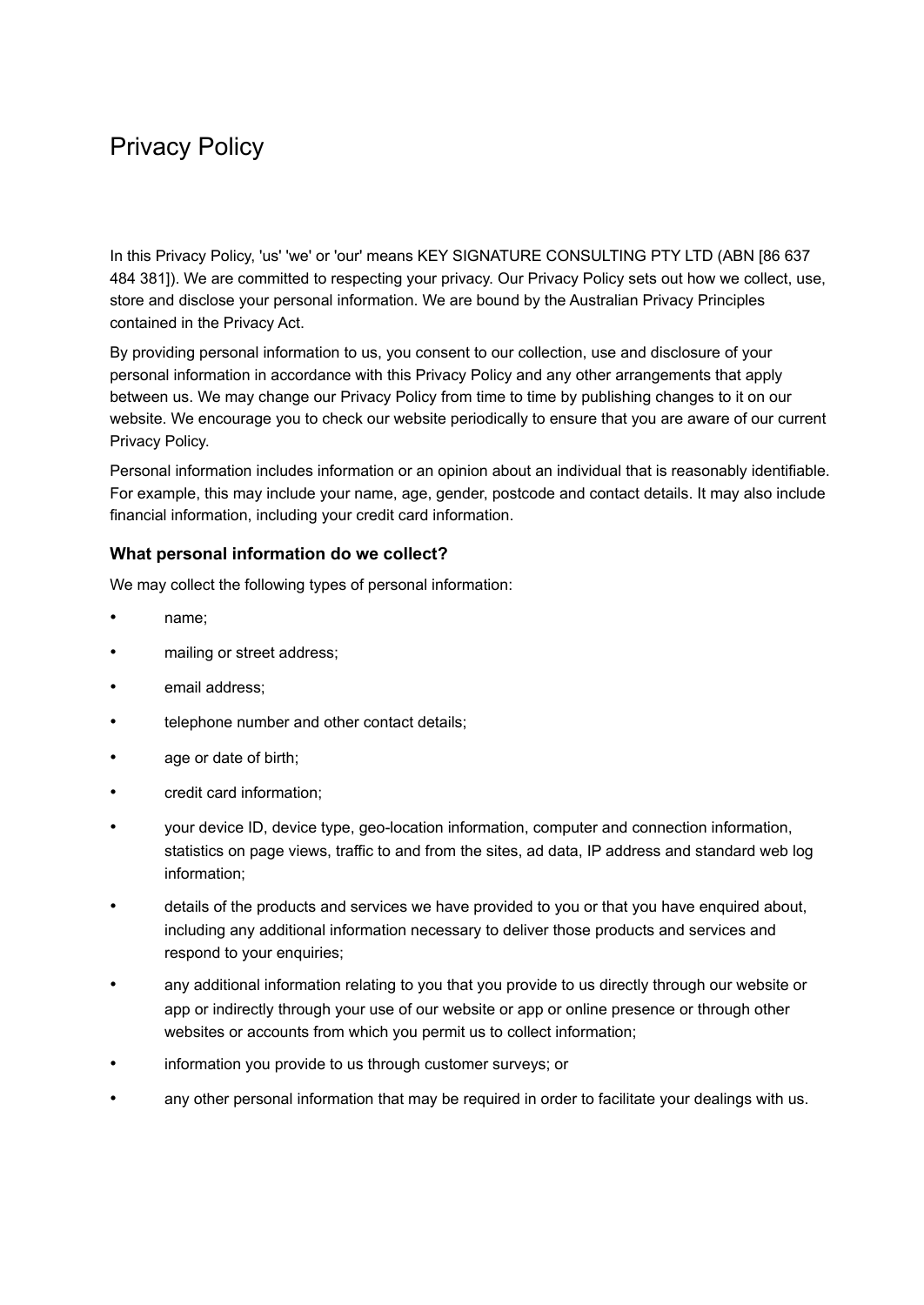# **How do we collect personal information?**

We may collect these types of personal information either directly from you, or from third parties. We may collect this information when you:

- register on our website or app;
- communicate with us through correspondence, chats, email, or when you share information with us from other social applications, services or websites;
- interact with our sites, services, content and advertising; or
- invest in our business or enquire as to a potential purchase in our business.

In addition, when you apply for a job or position with us we may collect certain information from you (including your name, contact details, working history and relevant records checks) from any recruitment consultant, your previous employers and others who may be able to provide information to us to assist in our decision on whether or not to make you an offer of employment or engage you under a contract. This Privacy Policy does not apply to acts and practices in relation to employee records of our current and former employees, which are exempt from the Privacy Act.

## **Why do we collect, use and disclose personal information?**

We may collect, hold, use and disclose your personal information for the following purposes:

- to enable you to access and use our website;
- to operate, protect, improve and optimise our website, business and our users' experience, such as to perform analytics, conduct research and for advertising and marketing;
- to send you service, support and administrative messages, reminders, technical notices, updates, security alerts, and information requested by you;
- to send you marketing and promotional messages and other information that may be of interest to you, including information sent by, or on behalf of, our business partners that we think you may find interesting;
- to administer rewards, surveys, contests, or other promotional activities or events sponsored or managed by us or our business partners;
- to comply with our legal obligations, resolve any disputes that we may have with any of our users, and enforce our agreements with third parties; and
- to consider your employment application.

We may also disclose your personal information to a trusted third party who also holds other information about you. This third party may combine that information in order to enable it and us to develop anonymised consumer insights so that we can better understand your preferences and interests, personalise your experience and enhance the products and services that you receive.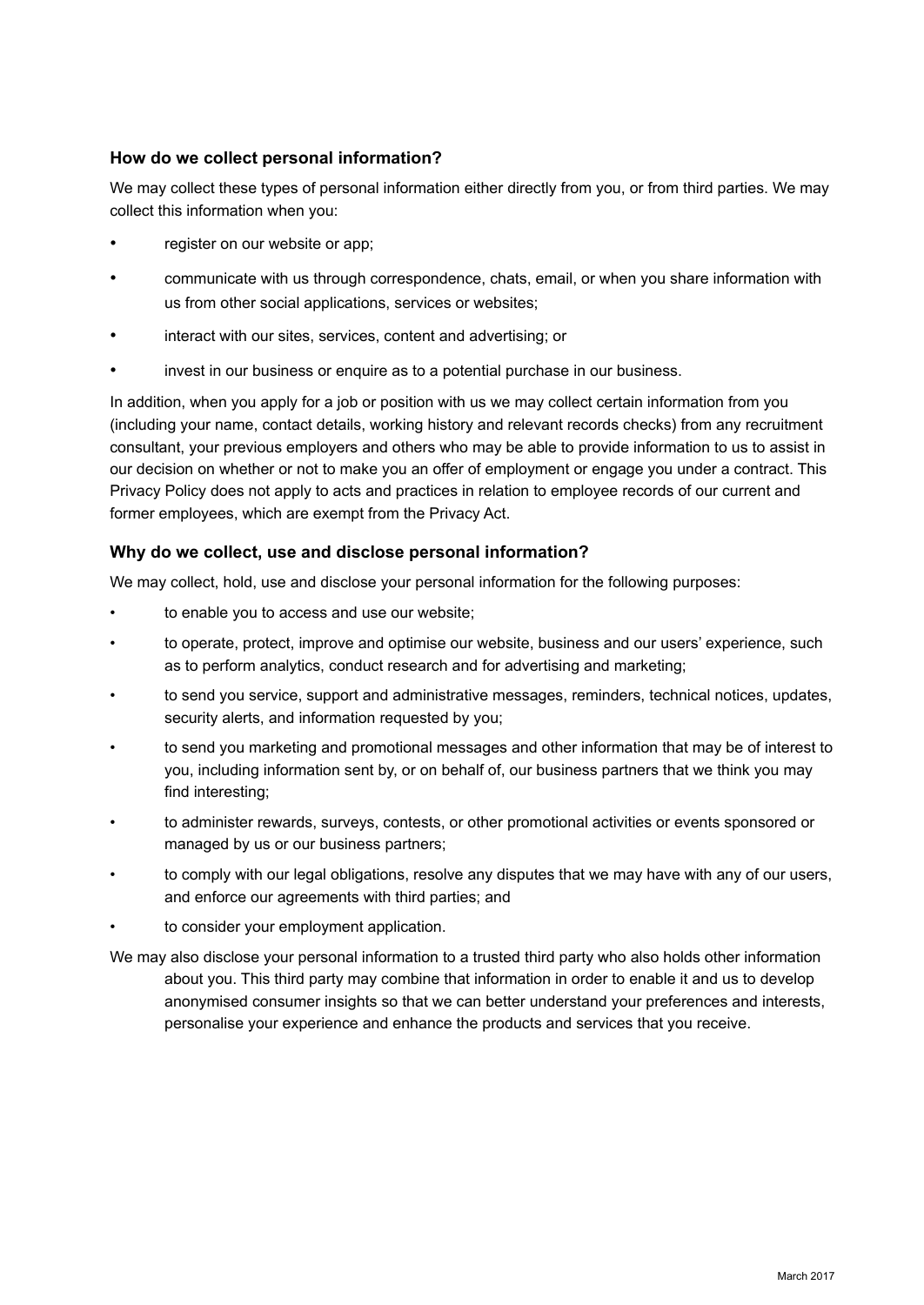## **Do we use your personal information for direct marketing?**

We and/or our carefully selected business partners may send you direct marketing communications and information about our products. This may take the form of emails, SMS, mail or other forms of communication, in accordance with the Spam Act and the Privacy Act. You may opt-out of receiving marketing materials from us by contacting us using the details set out below or by using the opt-out facilities provided (eg an unsubscribe link).

# **To whom do we disclose your personal information?**

We may disclose personal information for the purposes described in this privacy policy to:

- our employees and related bodies corporate;
- third party suppliers and service providers (including providers for the operation of our websites and/or our business or in connection with providing our products and services to you);
- professional advisers, dealers and agents;
- payment systems operators (eg merchants receiving card payments);
- our existing or potential agents, business partners or partners;
- our sponsors or promoters of any competition that we conduct via our services;
- anyone to whom our assets or businesses (or any part of them) are transferred;
- specific third parties authorised by you to receive information held by us; and/or
- other persons, including government agencies, regulatory bodies and law enforcement agencies, or as required, authorised or permitted by law.

## **Disclosure of personal information outside Australia**

When you provide your personal information to us, you consent to the disclosure of your information outside of Australia and acknowledge that we are not required to ensure that overseas recipients handle that personal information in compliance with Australian Privacy Law. We will, however, take reasonable steps to ensure that any overseas recipient will deal with such personal information in a way that is consistent with the Australian Privacy Principles.

## **Using our website and cookies**

We may collect personal information about you when you use and access our website.

While we do not use browsing information to identify you personally, we may record certain information about your use of our website, such as which pages you visit, the time and date of your visit and the internet protocol address assigned to your computer.

We may also use 'cookies' or other similar tracking technologies on our website that help us track your website usage and remember your preferences. Cookies are small files that store information on your computer, TV, mobile phone or other device. They enable the entity that put the cookie on your device to recognise you across different websites, services, devices and/or browsing sessions. You can disable cookies through your internet browser but our websites may not work as intended for you if you do so.

We may also use cookies to enable us to collect data that may include personal information. For example, where a cookie is linked to your account, it will be considered personal information under the Privacy Act. We will handle any personal information collected by cookies in the same way that we handle all other personal information as described in this Privacy Policy.